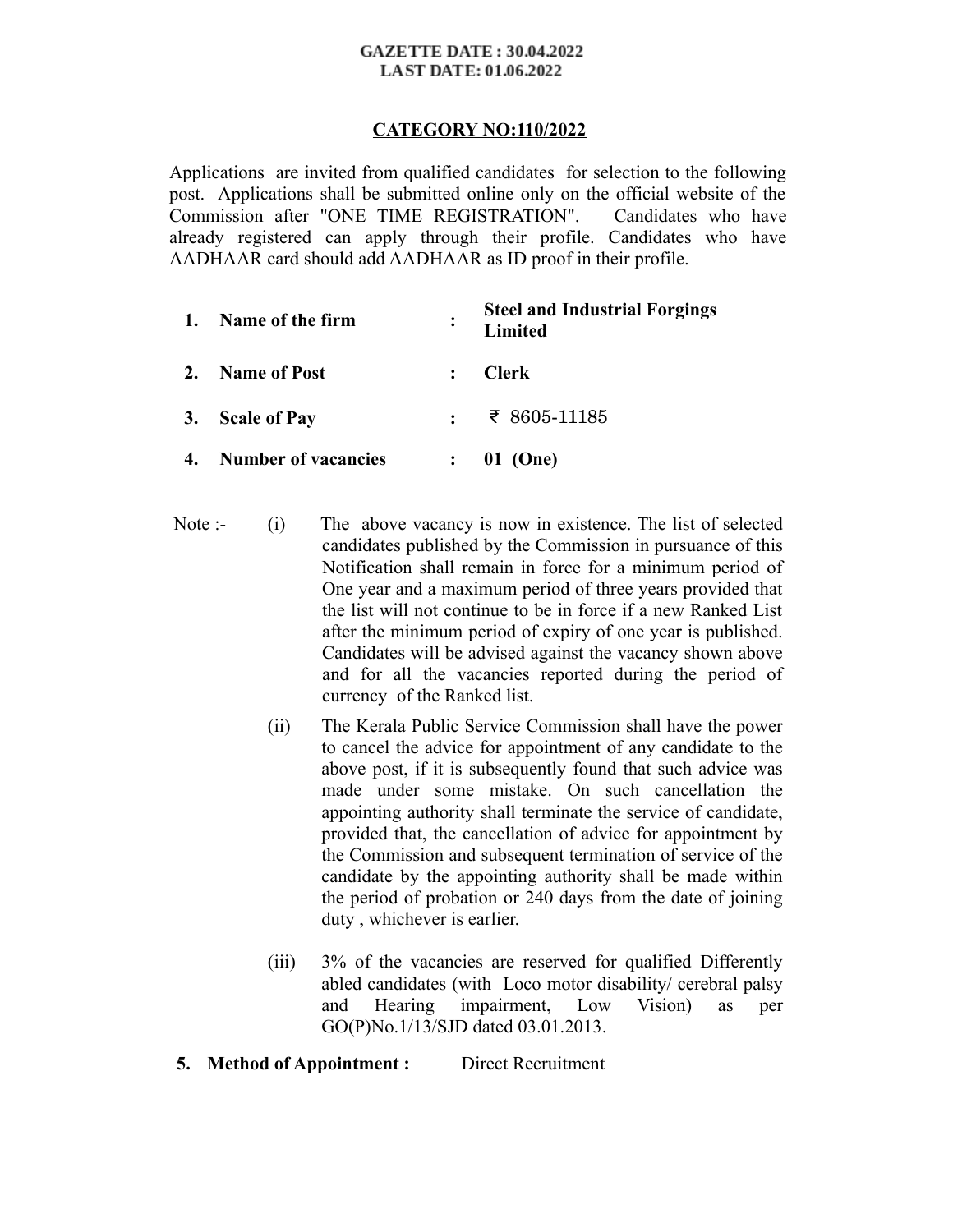**6. Age** : 18-36. Only candidates born between 02.01.1986 and 01.01.2004 (both dates included) are eligible to apply for this post. Other Backward Communities , SC/ST candidates,widows are eligible for usual age relaxation.

### *Note:*

 The provisional hands working in the above concern will be given age relaxation to the extent of their provisional service put in subject to a maximum of five years from the upper age limit provided they are within the prescribed age limit on the date of their first appointment in the above concern. But the regular employees of the concern are not eligible for the above concession for further appointment. The provisional hands should obtain a certificate showing the period of their provisional service in the concern and shall produce the same as and when required by the Commission. It would also be clearly specified in the Certificate that they were not working in the regular service of the concern.

[for other conditions regarding the age relaxation please see Para  $2(i)$ ,(ii),(iii), (iv), (vi), (vii), (xii) and (xiv) of the General Conditions]

**7. Qualification:** Graduation in commerce from any recognized University or equivalent qualification

**Note :-** 1) Rule 10 (a) ii of Part II of KS&SSR is applicable.

- 2) Candidates who claim equivalent qualification instead of the qualification mentioned in the notification shall produce the relevant Government Order to prove the equivalency at the time of verification, then only such qualification shall be treated as equivalent to the prescribed qualification. if Equivalent or higher qualification is insisted in the notification,candidates who claims equivalent /higher qualification must produce equivalency certificate from the institution concerned or order of the equivalency from the government.
- 3) In the case of difference in original caste/ community claimed in the application and that entered in SSLC book, the candidate shall produce a Gazette notification in this regard, along with Non Creamy Layer Certificate/Community Certificate at the time of certificate verification

### **8. Mode of submitting applications:-**

 Candidates must register as per ONE TIME REGISTRATION with the official Website of Kerala Public Service Commission **www.keralapsc.gov.in**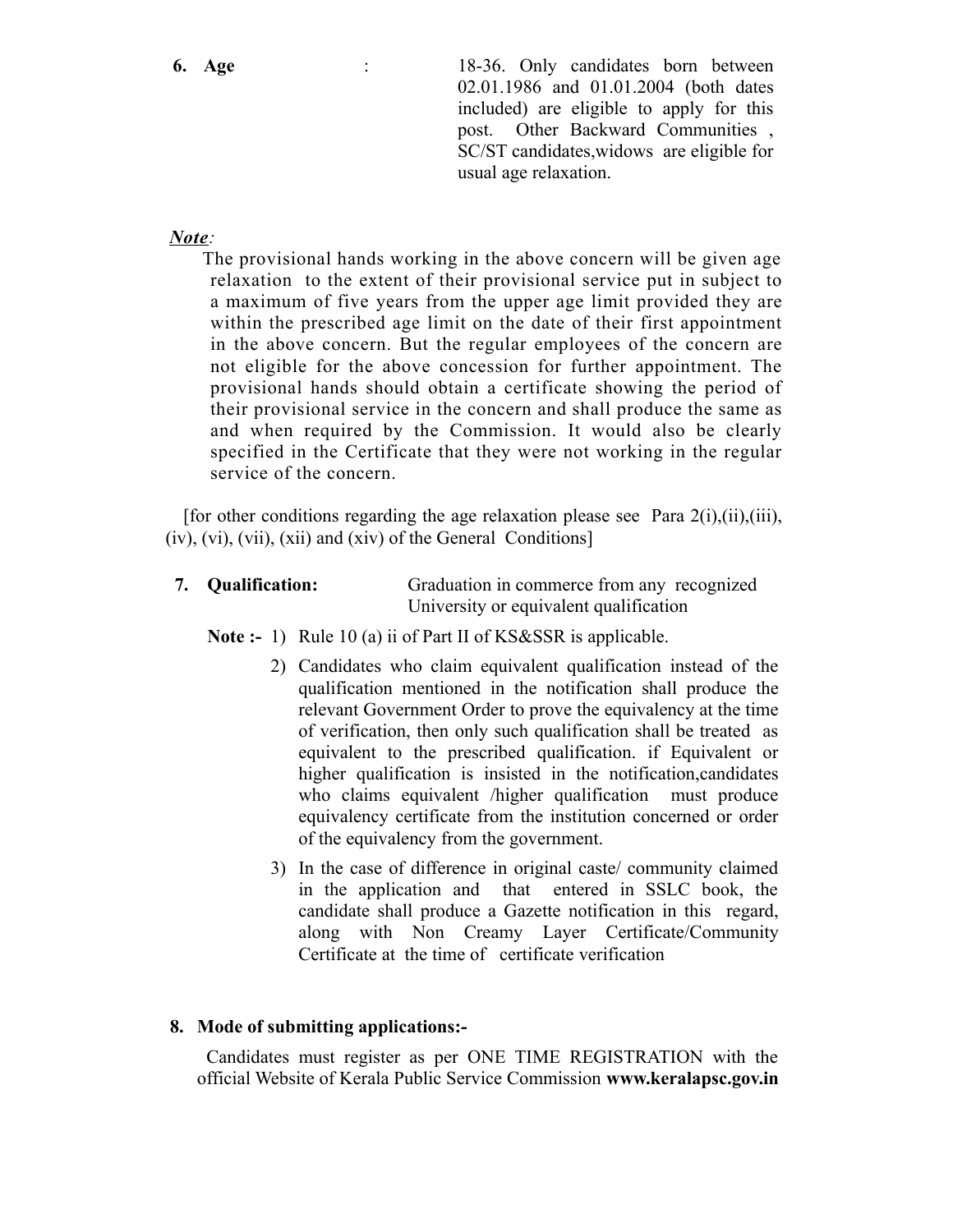before applying for the post. Candidates who have registered can apply by logging on to their profile using their User-ID and Password. Candidates must click on the **'Apply Now'** button of the respective posts in the Notification Link to apply for a post. The Photograph uploaded should be taken after 31.12.2012. Name of the candidate and the date of photograph taken should be printed legibly at the bottom portion. The photograph once uploaded meeting all requirements shall be valid for 10 years from the date of uploading. But the Candidates who register One Time Registration profile after 01.01.2022 should upload photograph taken within 6 months. There is no change in other instructions regarding the uploading of photographs. No application fee is required. Candidates are responsible for the correctness of the personal information and secrecy of password. Before the final submission of the application on the profile candidates must ensure correctness of the information in their profile. They must quote the User-ID for further communication with the Commission. Application submitted is provisional and cannot be deleted or altered after submission. **Candidates are advised to keep a printout or soft copy of the online application for future reference. Candidates can take the printout of the application by clicking on the link 'My applications' in their profile. All correspondences with the Commission, regarding the application should be accompanied with the print out of the application.** The application will be summarily rejected if non-compliance with the notification is found in due course of processing. Original documents to prove qualification, experience, age, Community etc. have to be produced as and when called for.

- **9. Last date of receipt of applications : 01.06.2022 Wednesday upto 12.00 Midnight.**
- **10. (a)** Sub Paras (v), (viii), (ix), (x), (xi) and (xiii) in para 2 and para 6, 7 of the General Conditions are not applicable to this post.
	- **(b)** The selection to the above concern will be subject to the rules and regulations made by the firm from time to time.
- **11** If a written/OMR/Online Test is conducted as part of this selection, candidates shall submit a confirmation for writing the examination through their One Time Registration Profile. Such candidates alone can generate and download the Admission Tickets in the last 15 days till the date of Test. The applications of candidates who do not submit confirmation within the stipulated period will be rejected absolutely. The periods regarding the submission of confirmation and the availability of Admission Tickets will be published in the Examination Calendar itself. Information in this regard will be given to the candidates in their respective profiles and in the mobile phones registered with it. .
- **12** *As per Rule 22 of the KPSC Rules of Procedure 1976, appropriate disciplinary action will be taken against those candidates who submit application for the post with false claims of possession of prescribed*